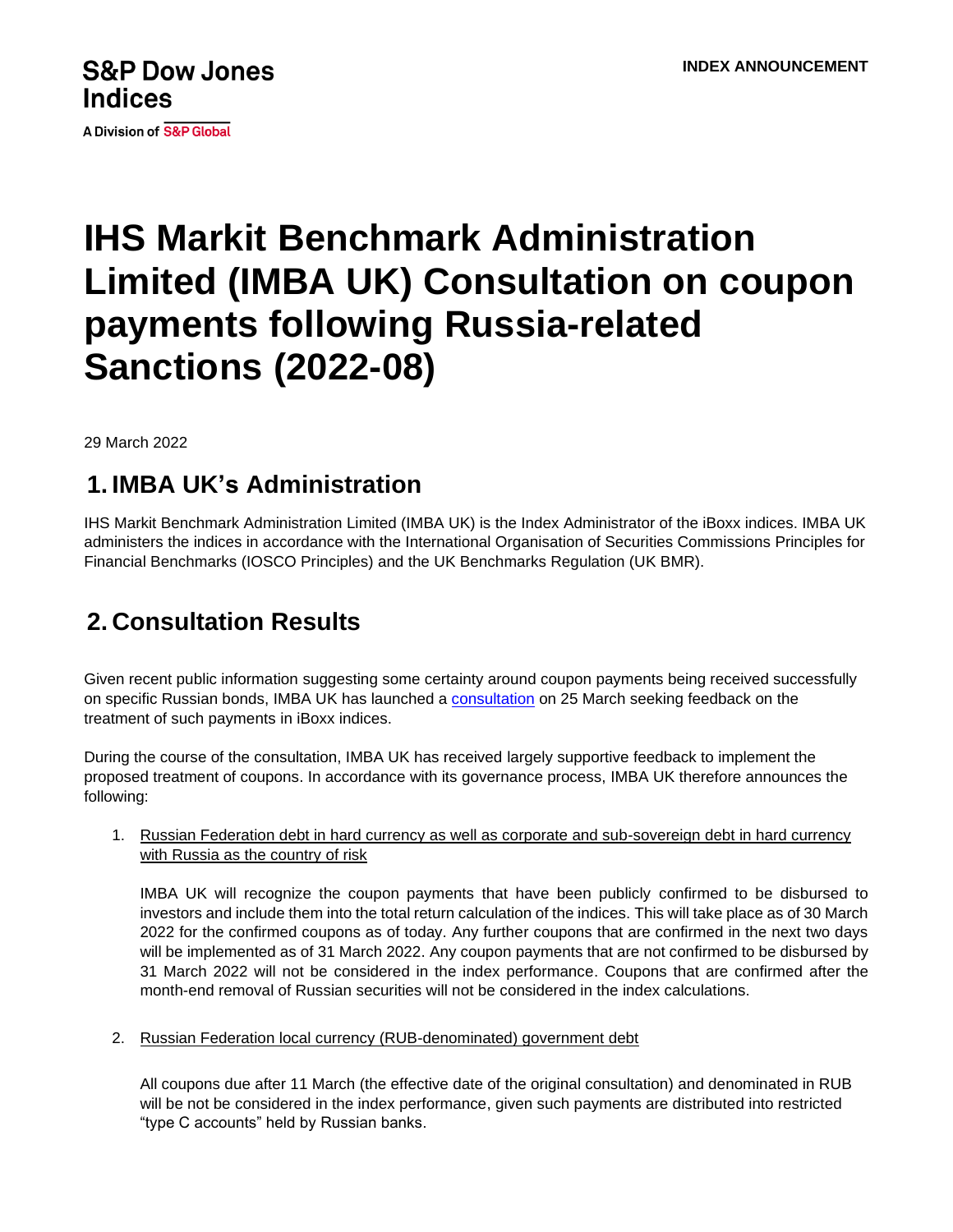As communicated in the result of Consultation on Russia-related Sanctions and Market Accessibility consultation on 10 March 2022, outstanding bonds with Russia as the country of risk will leave the iBoxx indices on 31 March 2022 with a value of zero (technically 0.000001). Any hard currency bonds that are confirmed to be redeemed by 31 March 2022 will be recognized in the index with their final redemption price. For clarity, bonds in iBoxx indices that are designated with country of risk "Belarus" do not have coupon payments due in March 2022 and are thus not featuring in the consultation and list.

See below appendix for impacted securities.

FOR MORE INFORMATION:

[indices@ihsmarkit.com](mailto:indices@ihsmarkit.com)

### **APPENDIX**

Below is the summary of potential impacted hard currency bonds with a country of risk "Russia" that are in iBoxx indices as of the time of publication of this consultation.

| <b>ISIN</b>         | <b>Bond Description</b>  | <b>Currency</b> | <b>Coupon Date</b> |
|---------------------|--------------------------|-----------------|--------------------|
| XS2134628069        | GMKNRM 2.55 09/11/25     | <b>USD</b>      | 11-Mar-2022        |
| US55315NAD57        | GMKNRM 2.55 09/11/25     | <b>USD</b>      | 11-Mar-2022        |
| XS2384719402        | PHORRU 2.6 09/16/28      | <b>USD</b>      | 16-Mar-2022        |
| US71922LAD10        | PHORRU 2.6 09/16/28      | <b>USD</b>      | 16-Mar-2022        |
| XS0971721450        | RUSSIA 4.875 09/16/23    | <b>USD</b>      | 16-Mar-2022        |
| US78307ADG58        | RUSSIA 4.875 09/16/23    | <b>USD</b>      | 16-Mar-2022        |
| US78307ADH32        | RUSSIA 5.875 09/16/43    | <b>USD</b>      | 16-Mar-2022        |
| XS0971721963        | RUSSIA 5.875 09/16/43    | <b>USD</b>      | 16-Mar-2022        |
| US2387703866        | <b>AKBHC 6 Perpetual</b> | <b>USD</b>      | 20-Mar-2022        |
| <b>US87251LAA44</b> | <b>AKBHC 6 Perpetual</b> | <b>USD</b>      | 20-Mar-2022        |
| XS1533915721        | EVRAZ 5.375 03/20/23     | <b>USD</b>      | 20-Mar-2022        |
| US30050AAG85        | EVRAZ 5 5.375 03/20/23   | <b>USD</b>      | 20-Mar-2022        |
| XS2384475930        | CRBKMO 3.875 09/21/26    | <b>USD</b>      | 21-Mar-2022        |
| US12504PAJ93        | CRBKMO 3.875 09/21/26    | <b>USD</b>      | 21-Mar-2022        |
| XS1795409082        | GAZPRU 2.5 03/21/26      | <b>EUR</b>      | 21-Mar-2022        |
| XS0906949523        | GAZPRU 4.364 03/21/25    | <b>EUR</b>      | 21-Mar-2022        |
| RU000A0ZYYP9        | RUSSIA 4.375 03/21/29    | <b>USD</b>      | 21-Mar-2022        |
| RU000A0ZYYN4        | RUSSIA 4.375 03/21/29    | <b>USD</b>      | 21-Mar-2022        |
| US85812RAA77        | NLMKRU 4 09/21/24        | <b>USD</b>      | 21-Mar-2022        |
| XS1577953174        | NLMKRU 4 09/21/24        | <b>USD</b>      | 21-Mar-2022        |
| RU000A1006T7        | RUSSIA 5.1 03/28/35      | <b>USD</b>      | 28-Mar-2022        |
| RU000A1006S9        | RUSSIA 5.1 03/28/35      | <b>USD</b>      | 28-Mar-2022        |
| US73180YAB02        | PGILLN 4.699 03/28/22    | <b>USD</b>      | 28-Mar-2022        |
| XS1405766384        | PGILLN 4.699 03/28/22    | <b>USD</b>      | 28-Mar-2022        |

Bonds for which the coupon payments have been **confirmed to be disbursed**: